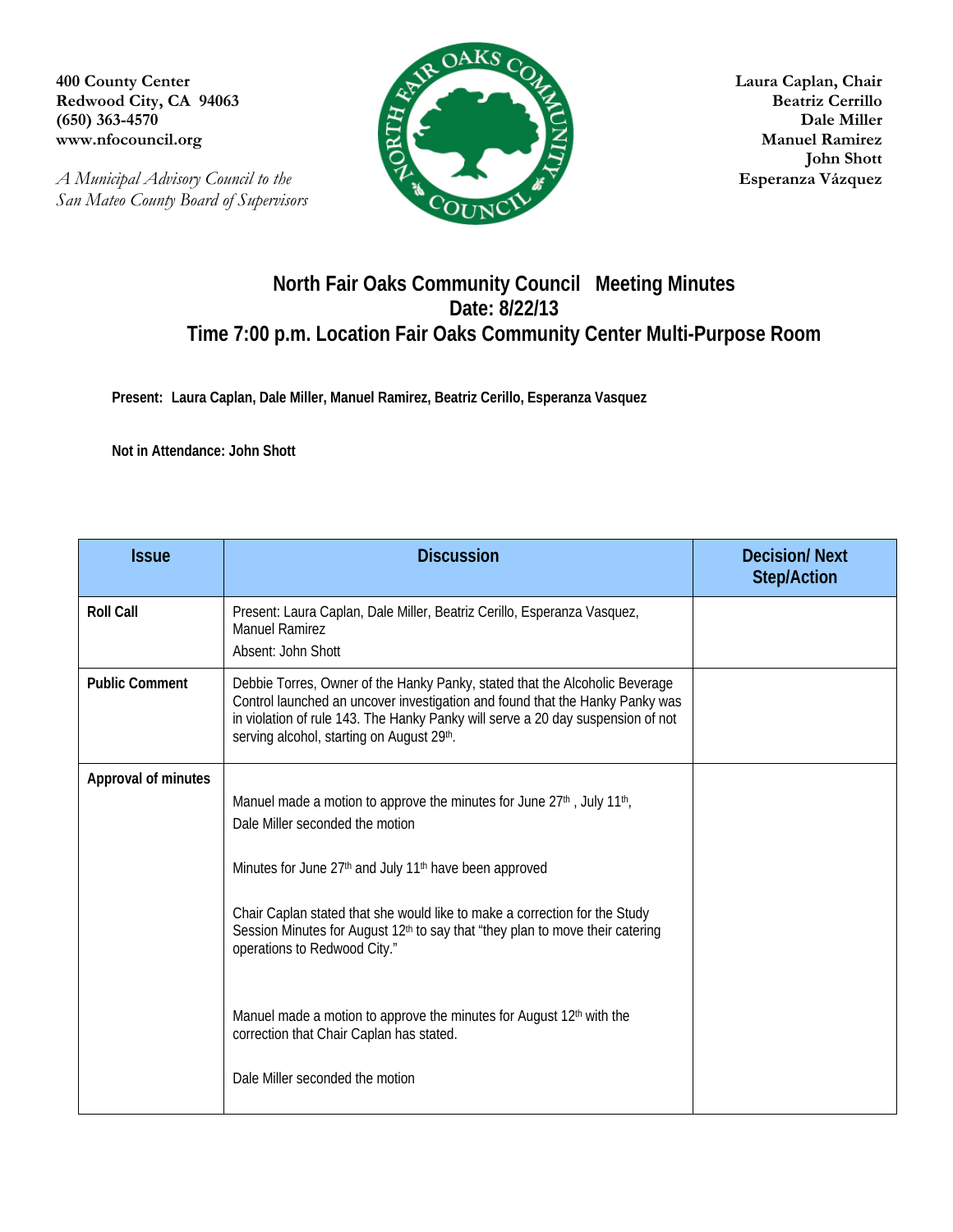| <b>Issue</b>               | <b>Discussion</b>                                                                                                                                                                                                                                                                                                                                                                                                                                                                                                                                                                                                                                                                                                                                                                                                                                                                                                                                                                                                                                                                                                                                                                                                                                                                                                                                                                                                                                                  | <b>Decision/Next</b><br><b>Step/Action</b> |
|----------------------------|--------------------------------------------------------------------------------------------------------------------------------------------------------------------------------------------------------------------------------------------------------------------------------------------------------------------------------------------------------------------------------------------------------------------------------------------------------------------------------------------------------------------------------------------------------------------------------------------------------------------------------------------------------------------------------------------------------------------------------------------------------------------------------------------------------------------------------------------------------------------------------------------------------------------------------------------------------------------------------------------------------------------------------------------------------------------------------------------------------------------------------------------------------------------------------------------------------------------------------------------------------------------------------------------------------------------------------------------------------------------------------------------------------------------------------------------------------------------|--------------------------------------------|
|                            | Minutes for August 12 <sup>th</sup> has been approved.                                                                                                                                                                                                                                                                                                                                                                                                                                                                                                                                                                                                                                                                                                                                                                                                                                                                                                                                                                                                                                                                                                                                                                                                                                                                                                                                                                                                             |                                            |
| Supervisor's Report        | Irving Torres, Legislative Aide to Supervisor Slocum, gave the following reports:<br>The Supervisor, along with the North Fair Oaks Community Council,<br>will have a booth at the North Fair Oaks Community Festival.<br>For the month of July Supervisor Slocum hosted Office Hours at the<br>Siena Youth Center. For the Month of August Supervisor Slocum,<br>along with Mayor Ruben Abrica, hosted Office Hours at East Palo<br>Alto. The Supervisor will be hosting the next road Office Hours in<br>Menlo Park, along with Mayor Peter Ohtaki on September 3rd.<br>The next District Lines Committee will be held on September 10th at<br>$\bullet$<br>the Daly City War Memorial Center.<br>A total of 15 have applied to become San Mateo County Poet<br>Laureate. The committee next steps will be to select five finalist in the<br>next week or so.<br>South Bay Waste Management Authority is a joint powers that consist<br>of 12 agencies in San Mateo County that focuses on recycling and<br>garbage collection services. Supervisor wanted to let the council<br>know that there is a proposed garbage rate increase.<br>The Planning Commission will be having a meeting on September 11 <sup>th</sup><br>$\bullet$<br>to vote on the re-zoning of the parcel 3821 Fair Oaks Ave.<br>The Board of Supervisors will be voting on the new North Fair Oaks<br>Community councilmembers at their Board of Supervisors meeting on<br>September 10th. |                                            |
| Council member's<br>report | Councilmember Miller attended a parks workgroup meeting. It was well<br>attended and a lot of high ranking officials that included representatives from<br>Redwood City and other various organizations. A lot of progress was made<br>during the first meeting.<br>Chair Caplan stated that for those interested in attending the North Fair Oaks<br>workgroups, please contact the Supervisor's office for more information.<br>Chair Caplan also stated that an item that was on the agenda for tonight owner<br>sent a letter to the planning department and withdrew their application and<br>revise their plan, therefore the item has been withdrawn<br>Councilmember Ramirez mentioned that Tom Mohr is running for the San<br>Mateo Community College District Board of Trustee.<br>Tom Mohr spoke briefly to council about the well-being of the community<br>colleges in San Mateo County. More dialogue is needed and mentioned that he<br>has years of experience serving previously as President of Canada College.                                                                                                                                                                                                                                                                                                                                                                                                                                  |                                            |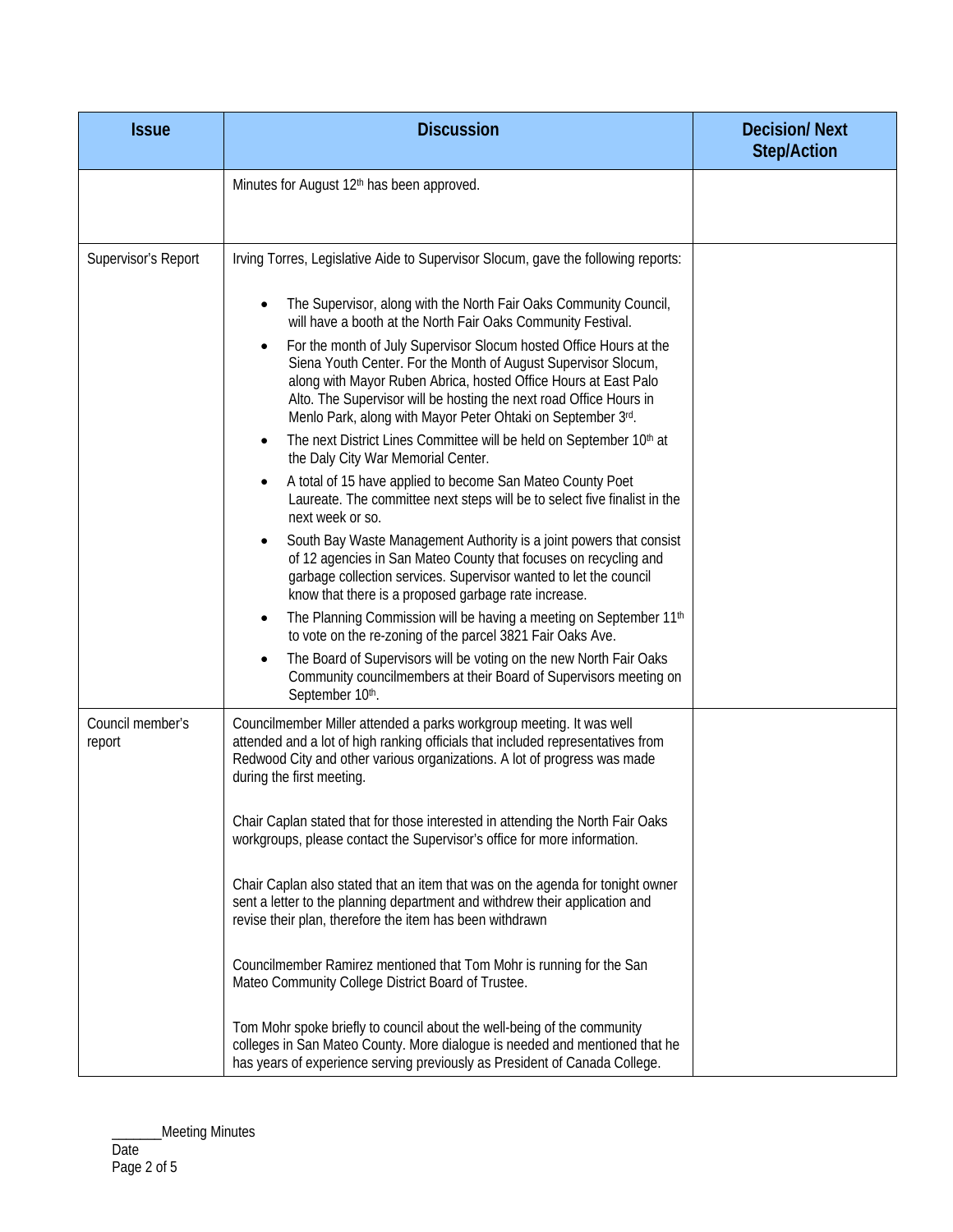| <b>Issue</b>                                                  | <b>Discussion</b>                                                                                                                                                                                                                                                                                                                                        | <b>Decision/Next</b><br><b>Step/Action</b>                                                                                                                               |
|---------------------------------------------------------------|----------------------------------------------------------------------------------------------------------------------------------------------------------------------------------------------------------------------------------------------------------------------------------------------------------------------------------------------------------|--------------------------------------------------------------------------------------------------------------------------------------------------------------------------|
| Sheriff's Report                                              | Lt. Reid provided the council with the following report:                                                                                                                                                                                                                                                                                                 | Lt. Reid will work with Irving to<br>set a date when the Community<br>Officers can come in and make<br>a presentation to the Council at<br>one of their future meetings. |
|                                                               | The Sheriff's Office will be hosting the North Fair Oaks Festival this coming<br>Sunday. The Festival will go from 11am until 6pm. Middlefield Road from 5th<br>Ave through 1st Ave will be closed from 9pm Saturday until 10pm Sunday.                                                                                                                  |                                                                                                                                                                          |
|                                                               | The Gang Task Force made six arrests in Redwood City, two in the North Fair<br>Oaks area. Three arrest were validated gang members.                                                                                                                                                                                                                      |                                                                                                                                                                          |
|                                                               | For the second quarter of this year, the Sheriff's office reports there were a total<br>of 1,000 parking citation, 58 felony arrest, 80 misdemeanor arrest, 13 DUI<br>arrest, and 13 towed trucks                                                                                                                                                        |                                                                                                                                                                          |
| either September, October or November.<br>to make the arrest. | Lt. Reid would like to invite the community officers to present to the council on                                                                                                                                                                                                                                                                        |                                                                                                                                                                          |
|                                                               | Arrest were made on 2794 Devonshire Ave made arrest for the sales of<br>narcotics, child endangerment. Lt. Reid would like to thanks the neighborhood<br>and Janet Davis for their cooperation and providing the information they needed                                                                                                                 |                                                                                                                                                                          |
| California Highway<br>Patrol Report                           | Captain Maskarich provided the council with the following report:                                                                                                                                                                                                                                                                                        |                                                                                                                                                                          |
|                                                               | Following up from the meeting on June 27 <sup>th</sup> meeting regarding license<br>checkpoints, Captain Maskarich stated that they check licenses at the DUI<br>check points. On July 12 <sup>th</sup> , CHP had a DUI check point in North Fair Oaks and<br>made a total of four arrest. CHP had also issued citation for a number of other<br>people. |                                                                                                                                                                          |
|                                                               | CHP has been partnering up with the Gang Task Force and collaborated on a<br>arrest on July 12th.                                                                                                                                                                                                                                                        |                                                                                                                                                                          |
|                                                               | There has been an increase of motor vehicle accidents in North Fair Oaks.<br>Another concern is the increase of alcohols and drugs. Please dial 911 if you<br>suspect someone is under the influence of alcohol and/or drugs.                                                                                                                            |                                                                                                                                                                          |
|                                                               | CHP will have a booth at the North Fair Oaks Community Festival and are<br>looking for senior volunteers by moving the radar trailer and assisting in<br>administrative capacity.                                                                                                                                                                        |                                                                                                                                                                          |
| Approval of NFOCC                                             | Councilmember Miller made a motion to approve the bylaws.                                                                                                                                                                                                                                                                                                |                                                                                                                                                                          |
| bylaws                                                        | Councilmember Ramirez seconded the motion.                                                                                                                                                                                                                                                                                                               |                                                                                                                                                                          |
|                                                               | The NFOCC bylaws have been approved.                                                                                                                                                                                                                                                                                                                     |                                                                                                                                                                          |

\_\_\_Meeting Minutes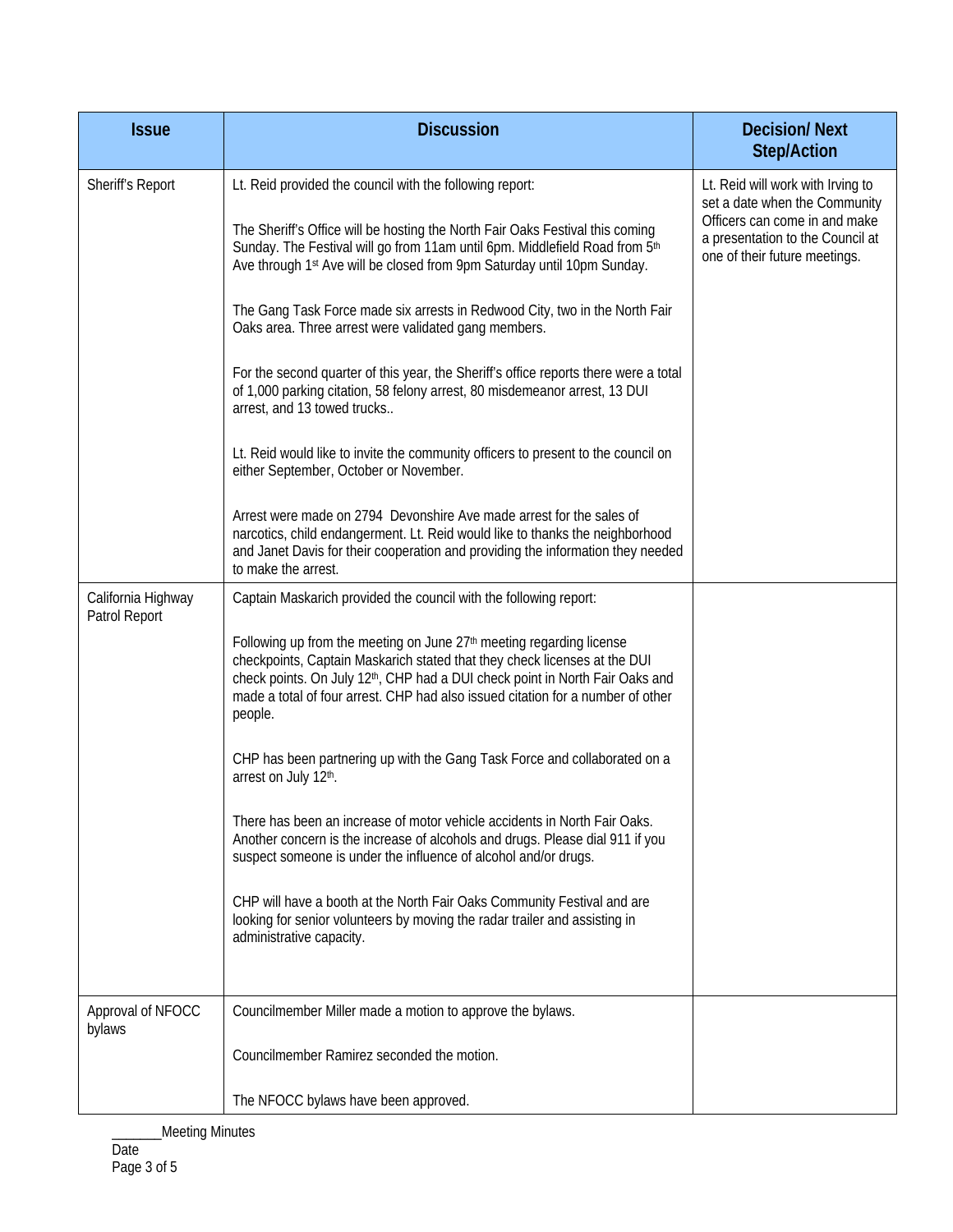| <b>Issue</b>                              | <b>Discussion</b>                                                                                                                                                                                                                                                                                                                                                                                                                                                                                                                                                                                                                                                                                                                                                                      | <b>Decision/Next</b><br><b>Step/Action</b> |
|-------------------------------------------|----------------------------------------------------------------------------------------------------------------------------------------------------------------------------------------------------------------------------------------------------------------------------------------------------------------------------------------------------------------------------------------------------------------------------------------------------------------------------------------------------------------------------------------------------------------------------------------------------------------------------------------------------------------------------------------------------------------------------------------------------------------------------------------|--------------------------------------------|
| Use Permit on 3501<br>Edison Way          | Angela Chavez, Planning and Building, provided the following summary:                                                                                                                                                                                                                                                                                                                                                                                                                                                                                                                                                                                                                                                                                                                  |                                            |
|                                           | The Subject parcel is zoned M-1/Edison/NFO (Light Industrial/Edison/North Fair<br>Oaks) and is currently developed with multiple units of warehouse and office<br>space. The proposed project seeks to allow a commercial wholesale cleaning<br>establishment to operate within two of the units.                                                                                                                                                                                                                                                                                                                                                                                                                                                                                      |                                            |
|                                           | The use will not result in any exterior changes to the building but will require<br>tenant improvements to be made to the interior. These changes include the<br>installation of four commercial washing machines, five commercial dryers, an<br>80-gallon water heater, installation of hot and cold water lines, installation of a<br>gas line to serve the dryers, upgrades to the electrical panel, and installation of<br>partition walls to create a new 131 sq. ft. office. The proposed business hours<br>will be open from 7:00 AM until 6:00 PM (first employee arrives at 6:30 AM) with<br>nine employees who will work staggered schedules (all nine not present at the<br>same time). One van operates from this location and typically makes two round<br>trips per day. |                                            |
|                                           | Miller made a motion to approve the use-permit and landmark laundry with the<br>conditions maximum of 12 employees and to allow a maximum of 2 vans with<br>an administrative review.                                                                                                                                                                                                                                                                                                                                                                                                                                                                                                                                                                                                  |                                            |
|                                           | Manuel seconded the motion.                                                                                                                                                                                                                                                                                                                                                                                                                                                                                                                                                                                                                                                                                                                                                            |                                            |
|                                           | The use-permit has been approved.                                                                                                                                                                                                                                                                                                                                                                                                                                                                                                                                                                                                                                                                                                                                                      |                                            |
| Use Permit on 341<br><b>Berkshire Ave</b> | Angela Chavez, Planning and Building, provided the following summary:                                                                                                                                                                                                                                                                                                                                                                                                                                                                                                                                                                                                                                                                                                                  |                                            |
|                                           | Non-Conforming Use Permit to construct a storage warehouse to house<br>finished cabinetry and milled wood products on a non-conforming sized parcel<br>located in a Multiple-Family Residential District. The Non-Conforming Use<br>Permit is required as the proposed building will be non-conforming due to the<br>proposed use, setbacks and lot coverage.                                                                                                                                                                                                                                                                                                                                                                                                                          |                                            |
|                                           | The applicant has indicated that the normal business hours would be 8:00 a.m.<br>to 5:00 p.m., Monday through Friday. Given the proposed use of the building as<br>storage, the applicant has indicated that there will be no employees permanent<br>to the site and that only vehicle drivers and their assistants will be on-site to<br>load and unload trucks. Flatbed trucks and vans will make two trips per day to<br>pick up and deliver materials/completed products.                                                                                                                                                                                                                                                                                                          |                                            |
|                                           | A number of residents has complained to the council and have stated that the<br>building has been a health hazard. Many residents stated that they fear another<br>fire could occur and that the work that they will be doing will cause more<br>problems for the neighborhood.                                                                                                                                                                                                                                                                                                                                                                                                                                                                                                        |                                            |
|                                           | Chair Caplan stated that parking is an issue and that the community plan states<br>there is a need for housing and parks.                                                                                                                                                                                                                                                                                                                                                                                                                                                                                                                                                                                                                                                              |                                            |